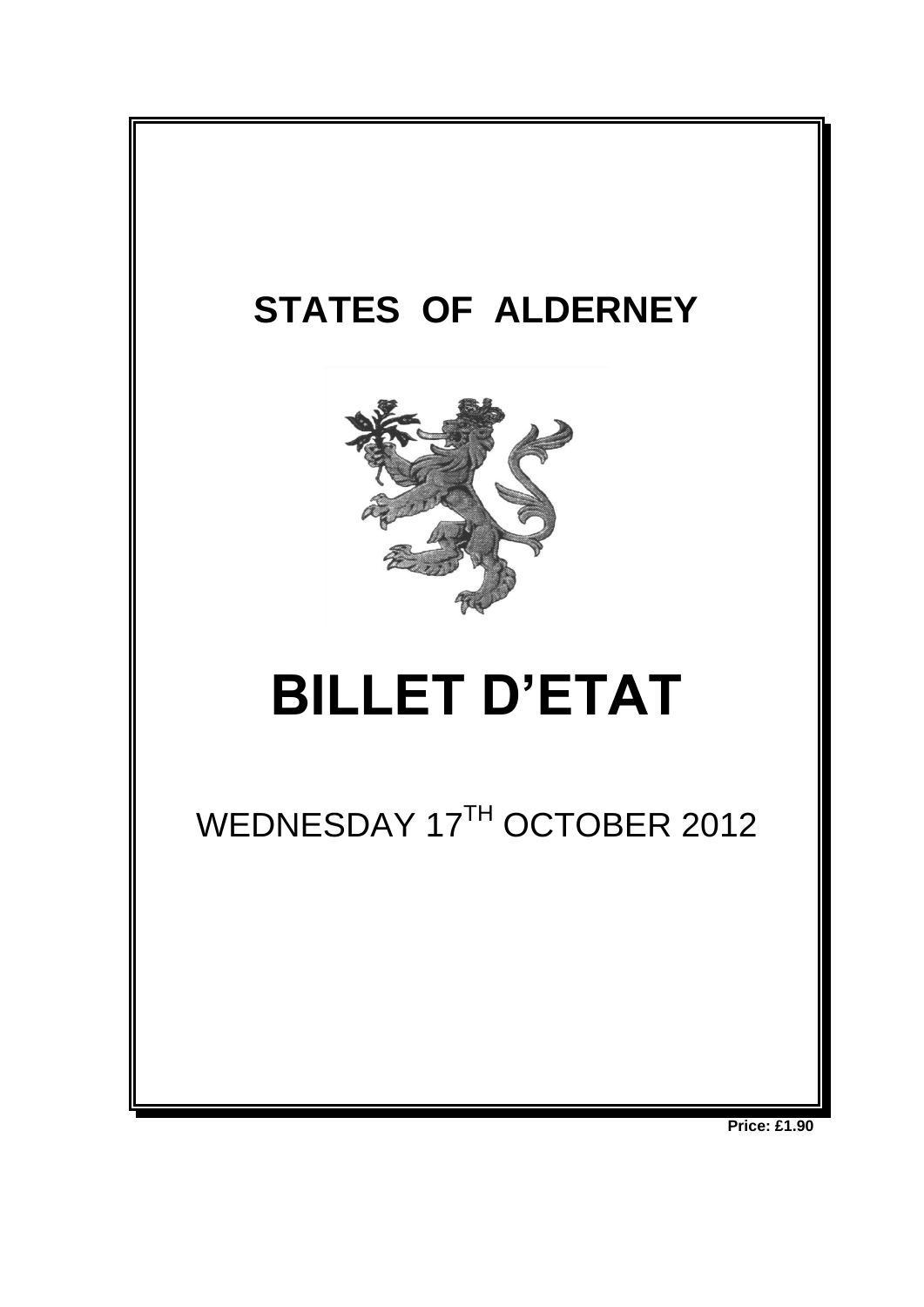# **STATES OF ALDERNEY**

# **BILLET D'ETAT FOR WEDNESDAY 17 TH OCTOBER 2012**

#### Members of the States:

I have the honour to inform you that a Meeting of the States will be held at 5:30 pm on Wednesday 17<sup>th</sup> October 2012. This will be preceded by the People's Meeting, which will be held on Wednesday 10<sup>th</sup> October 2012 at 7:00 p.m. in the Island Hall.

W Stuart Trought President

#### **Item I Budgets 2013**

#### **The following letter has been received from Mr Beaman, Chairman of the Policy & Finance Committee:-**

*"Under Section 58 of the Government of Alderney Law I am required to publish the proposed budgets for 2013 and report on the budget for 2012. The budget for 2013 is the result of much hard work by both States Members and the Civil Service. The resultant budget is a team effort designed to enable us to run our public services whilst investing in new infrastructure and other capital projects.*

*The attached Budget Report provides an explanation of the revised budget for 2012, together with the proposed 2013 Budget, relating to the States of Alderney and the States of Alderney Water Board.*

*I* would be grateful if you would lay this matter before the States with appropriate *propositions.*

> *J. Beaman Chairman, Policy & Finance Committee"*

**The States is asked, after consideration of the Budget Report :-**

**to accept the States of Alderney Revenue Budget for 2013 to accept the States of Alderney Capital Budget for 2013 to accept the Water Board Revenue and Capital Budgets for 2013**

#### **Item II Occupiers' Rate 2013**

**The following letter has been received from Mr Beaman, Chairman of the Policy & Finance Committee:-**

*"You will be aware that at the end of each year the States must, by Ordinance, set the level at which the Occupiers" Rate is to be charged for the following year.*

*As agreed earlier in the Budget report, the Policy & Finance Committee has resolved that no increase in rates should be applied in 2013, and therefore rates will remain at 2012 levels.*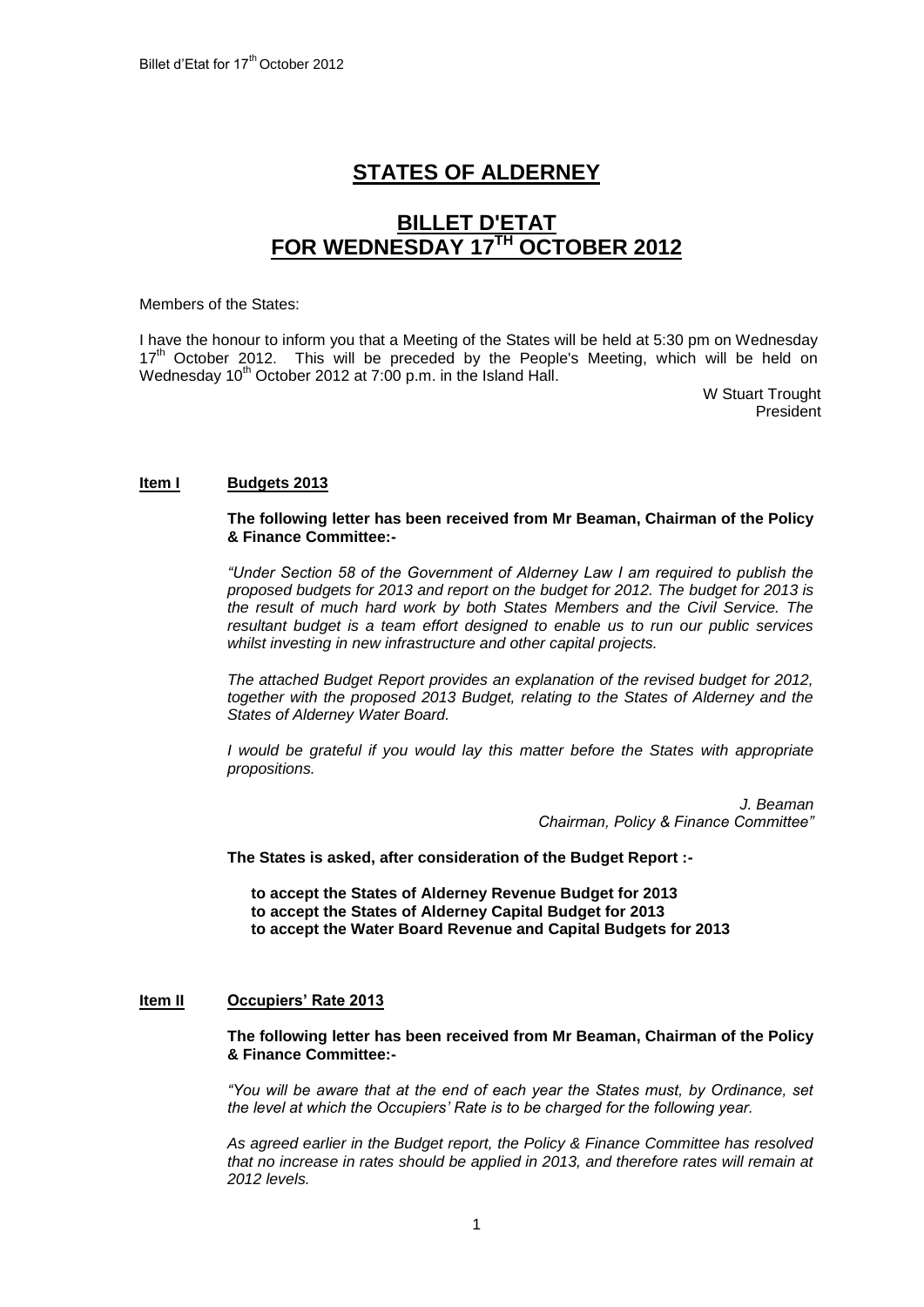*I therefore enclose a draft Ordinance entitled "The Occupiers' Rate (Level for 2013) Ordinance, 2012" and should be grateful if you would place this before the States with appropriate propositions.*

> *J Beaman Chairman"*

**The States is asked to approve "The Occupiers' Rate (Level for 2013) Ordinance, 2012".**

#### **Item IIl The Companies (Alderney) Law 1994 – Fees Ordinance, 2012**

**The following letter has been received from Mr Beaman, Chairman of the Policy & Finance Committee:-**

*"The prescribed fees of the above Law have been reviewed on an annual basis since they were comprehensively reviewed in 2007 following an interval of several years. Although any revised fees are not effective until the next calendar year, fees are now reviewed earlier in the year in order to allow maximum notice for Company Administrators.*

*The current fees have been increased by RPIX at 3.1% (rounded), as recommended by the Company Registrar and subsequently agreed by the Policy and Finance Committee. The only other addition is the addition of a category to incorporate charges for expedited searches using scanned images.*

*I therefore enclose a draft Ordinance entitled "The Companies (Alderney) Law (Fees) Ordinance 2012" which gives details of the current fees, together with the proposed increased fees, and should be grateful if you would place this before the States with appropriate proposition.*

> *J. Beaman Chairman, Policy and Finance Committee"*

**The States is asked to approve "The Companies (Alderney) Law (Fees) Ordinance 2012".**

#### **Item IV Proposed Increase in Water Rates**

#### **The following letter has been received from Mr Walden, Chairman of the General Services Committee:-**

*"In September 2006, the States agreed to increase rates by 10% and advised that*  further annual increases of a similar amount would be necessary for at least the next *5 years in order to eliminate the deficit on revenue account. In 2011 the decision was made to reduce the increase to 5% due to the financial climate and the effect on small businesses and families and reduce expenditure to counteract this loss. As a result of these measures, since 2009 the Water Board has gradually turned the deficit into a small surplus.* 

*Although the original 2012 budget allowed for a 10% increase, the Water Board is recommending an increase limited to 5% again this year. It has also been agreed to move the annual increase date to later in the year to coincide with the budget process and to enable more accurate expenditure predictions from Water Board Management. The revised budget has therefore been amended on this basis, and is predicting a deficit of £29,915 in 2012, and £64,595 in 2013. Rates will not therefore have been increased for 18 months and the current cumulative RPIX increase over this period equates to 5%.*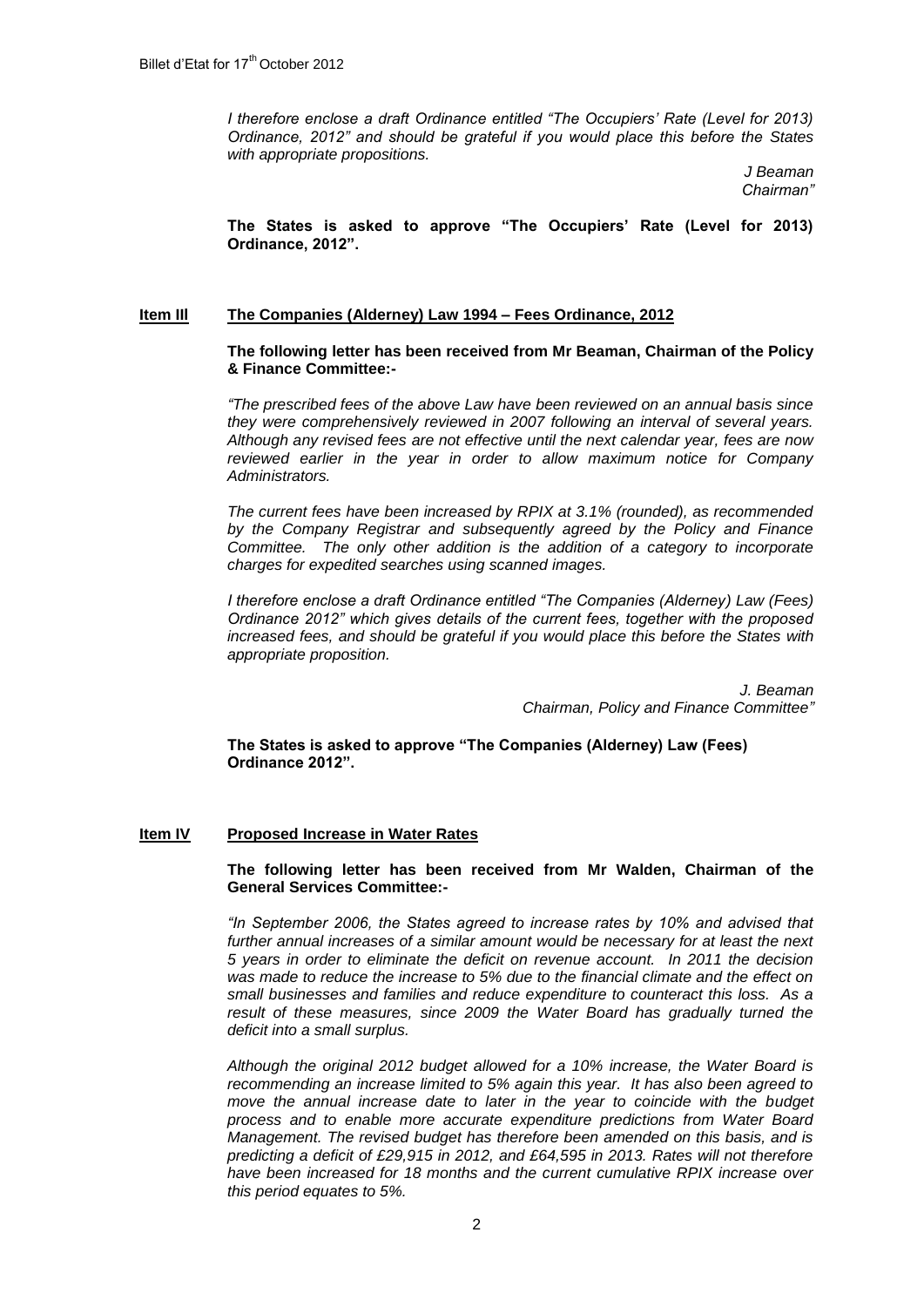*In addition to the above, the Water Board is also recommending the following changes to non-metered supplies:-*

*Sundry charge no 6a - Supply in respect of building in the course of construction – excluding the construction or development to create new buildings or dwellings. It is recommended that this charge for minor works such as construction of driveways, walls, greenhouses and extensions be removed. A majority of those carrying out this type of work to their property tend to use supplied pre-mixed concrete for which water consumption will already effectively been charged.* 

*Sundry charge no 10 - Disconnection and reconnection charges– in order to discourage unnecessary disconnection, it is proposed that this charge be increased to a rate equivalent to 2 quarters minimum charge. This would mean that in the majority of cases only those who were intending on not using a supply for 1 year or more would benefit from disconnection.*

*I am pleased to report that the substantial capital investment program continues to be carried out in order to improve the Board"s infrastructure and to ensure that the island"s water supply can be maintained at an acceptable standard. As the Board has minimal reserves this investment has been funded by way of grants from the States of Alderney, to date totalling in excess of £1.6 million.* 

*Phase 1, relating to the installation of the raw water rising main, and stream collection chambers, and Phase 2 relating to improvements to the water filtration have been completed. Phase 3, relating to improved storage facilities by replacing the Trigale tank, is almost complete and Phase 4, relating to replacement of the island"s ageing water distribution network has commenced this year and will be continuing over the next few years, with the aim of safely providing a plentiful supply of consistently good-quality water to meet the island"s needs.*

*However it should be noted that although we now have adequate water supplies to service the Island that this resource should not be wasted. The cost of collecting and treating the supply continues to rise, with the consequential effect that the increased operating costs need to be met by the income from rates.* 

*A draft Ordinance entitled "the States Water Supply (Rates of Charge)(Alderney) Ordinance 2012" is attached, which if approved will bring the revised rates into effect from the quarter commencing 26th December 2012, and will be reflected in the March 2013 Water Rate accounts, as rates are charged in arrears.*

*I would be grateful if you would place this matter before the States of Alderney with appropriate propositions.*

> *W Walden Chairman, General Services Committee"*

**The States is asked to approve the States Water Supply (Rates of Charge) (Alderney) Ordinance 2012**

## **Item V Replacement Harbour Crane**

#### **The following letter has been received from Mr Walden, Chairman of the General Services Committee:-**

*"The Harbour"s main crane is used for the discharge and loading of all cargo that arrives and departs by sea, excepting that carried and discharged from bulk hydrocarbon tankers. This amounts to 99% of the goods imported into Alderney and*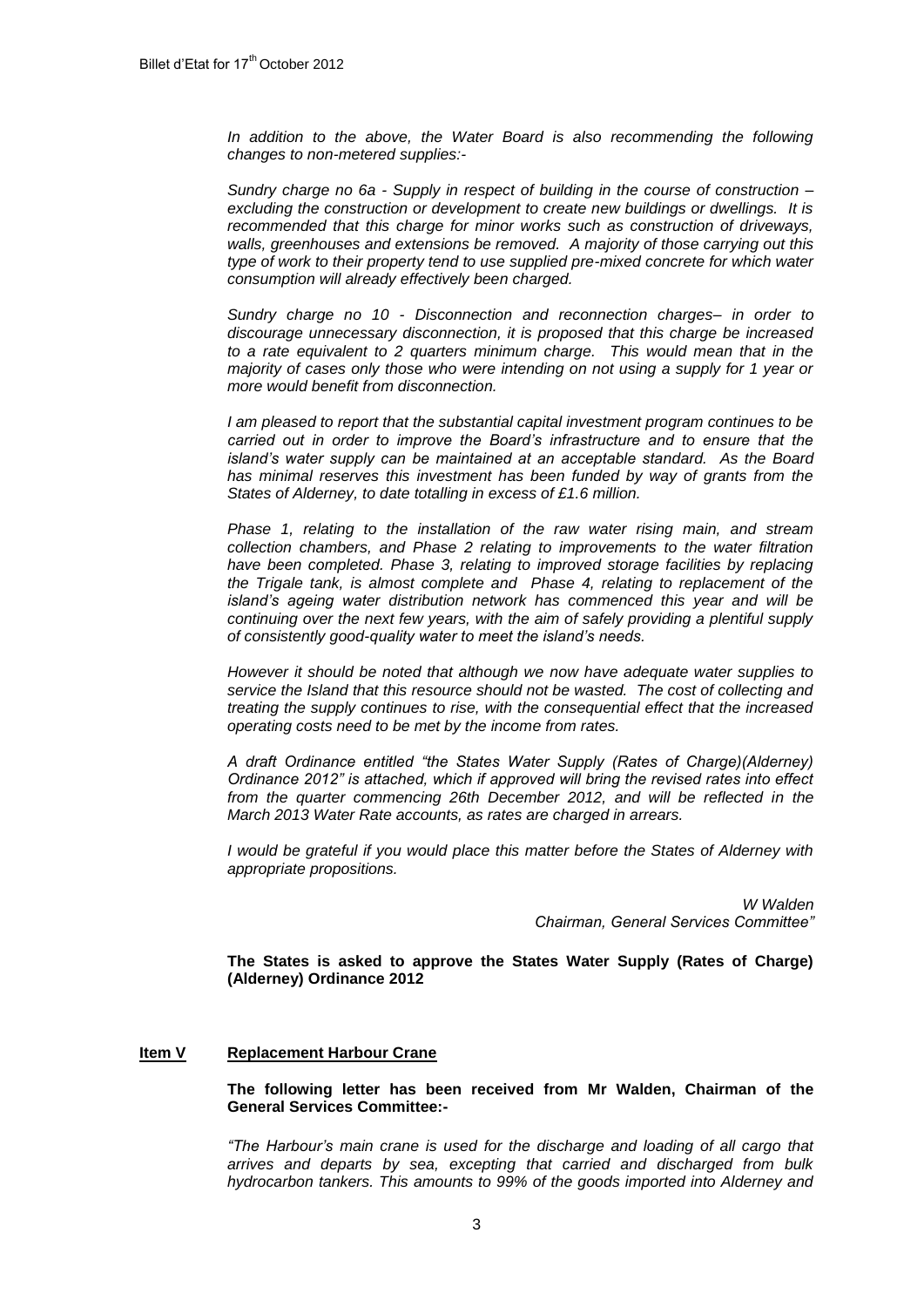*includes general mixed cargo, dangerous cargo and bulk cargo. The crane also lifts the majority of local leisure vessels based in Braye. The Harbour crane is of strategic importance to the economy and wellbeing of Alderney. It is common knowledge that the harbour crane previously used is now inoperable and that the States are currently renting a crane.* 

*Since the purchase of the previous crane the operational parameters required of a crane for the Harbour have changed. Vessels have increased in size and with that comes the ability to carry larger individual loads. Significantly the working radius of the larger vessels is further from the quay thereby requiring a crane with increased lifting capability. Accordingly the lifting capability of the new crane will need to be increased to 90 tonnes. Further, inspection of the quay surface shows that over the last two years it has begun to suffer from erosion from the crane"s caterpillar tracks* 

*To that end, and following investigation of various crane types a mobile (wheeled) crane which fulfils all the Harbour"s operational requirements is the preferred option. The Committee has considered purchase, hire purchase and lease options but in view of the high costs associated with the latter two options the Committee recommends outright purchase with an extended warranty and servicing option. The capital expenditure has been included in the budget for 2012/2013.*

*An appraisal of available models which meet the harbour"s requirements reveals only one crane type: Sennebogen 680 HMC K1. In the circumstances a single source tender has been approved.*

*The cost of this option would be no more that £730,000.* 

*The purchase has been approved by the Policy and Finance Committee*

*I* should be grateful if you would place this matter before the States with an *appropriate proposition.*

> *William Walden Chairman"*

**The States is asked to authorise the General Services Committee to purchase a Sennebogen 680 HMC K1 Mobil-Hydraulic-crane at a cost of no more than £730,000.** 

#### **Item VI The Republic of Guinea-Bissau (Restrictive Measures) (Alderney) Ordinance, 2012**

#### **The following letter has been received from Mr Beaman, Chairman of the Policy & Finance Committee:-**

*"The sanctions imposed by Council Regulation (EU) No 377/2012 were made against the leaders of the military coup d"état which took place in Guinea-Bissau on 12 April 2012 and who also played a leading role in the mutiny on 1 April 2010. Measures have been put in place due to the threat against the freedom and security of citizens, to call for the release of those held in illegal detention and to call for the end to violence and intimidation against the political leaders and civil society representatives. The measures include an asset freeze on six leaders of the coup and a travel ban which had a direct effect in the EU. It is proposed that domestic*  legislation is implemented to adopt these measures and include enforcement *measures and penalties.*

*To implement the measures contained in Council Regulation (EU) No 377/2012, "The Republic of Guinea-Bissau (Restrictive Measures) (Alderney) Ordinance, 2012"*